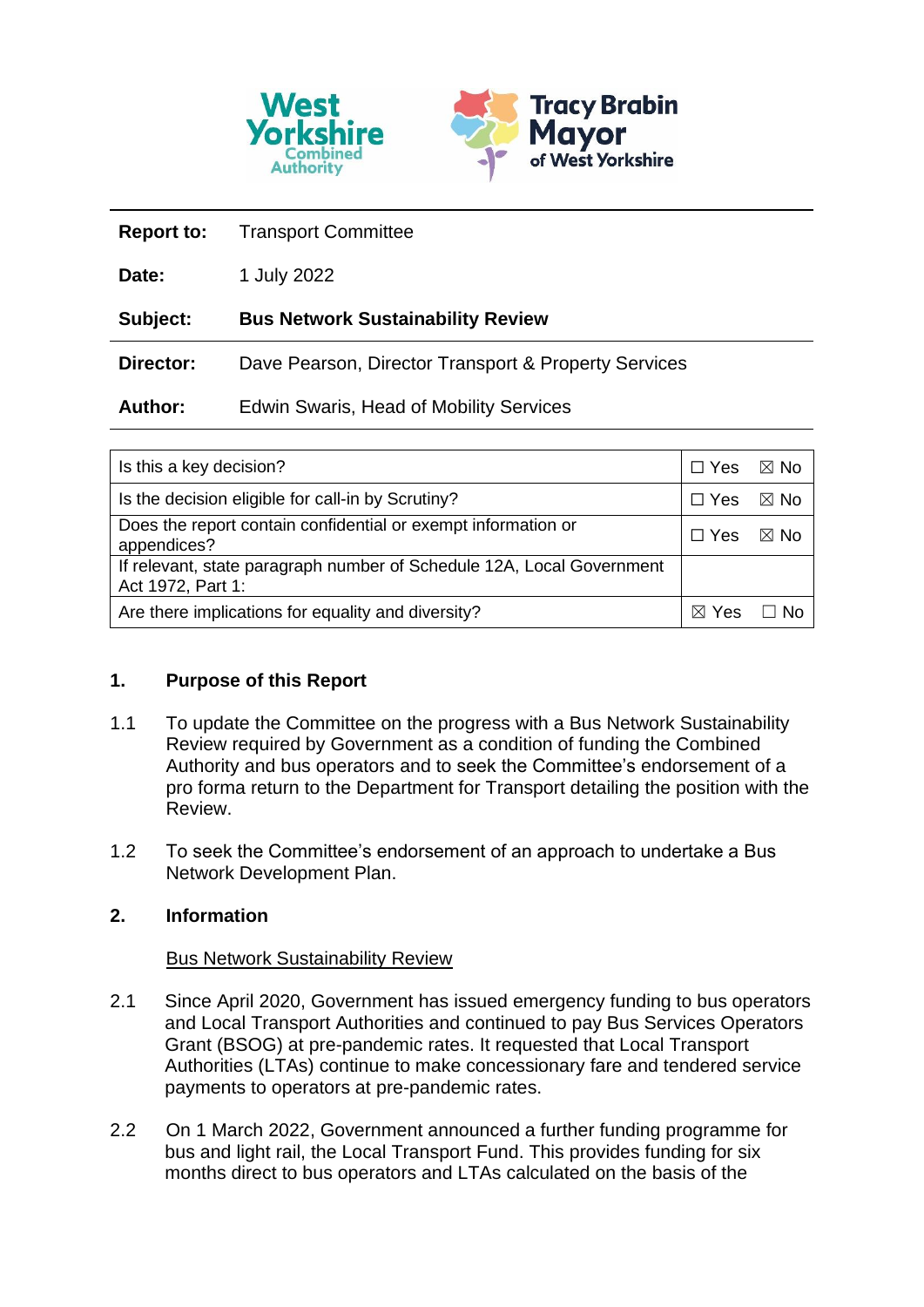difference between costs and revenues and therefore intended to reduce as passenger revenues increase. The CA has been awarded £2,029,088 for the period 6 April to 4 October. It is estimated that bus operators in the region are receiving c £1.2m per month from Government.

- 2.3 Government has made it clear that no further funding will be provided after October. A condition to the current funding, applicable to both LTAs and operators, is that they must collaborate on a Network Sustainability Review to understand the position when funding ends. DfT requires LTAs to submit a pro forma by 1 July confirming that they have undertaken a review to identify actions to restore patronage and maintain the network. Failure to submit this pro forma will result in Department for Transport withholding some or all of the grant payment from LTAs and operators.
- 2.4 A process of data collection and operator interviews was commenced in April 2022 with consultancy support to enable a Network Sustainability Review in line with DfT guidance to be undertaken. This guidance required bus operators to classify commercial services as viable, marginal or non-commercial.
- 2.5 The assessment is based upon assumptions that bus patronage will be at 80% of 2019 pre-Covid levels; at present patronage is with patronage between 70- 80% of a baseline of 2019 levels; the level of recovery varies across routes and districts. There are several factors that are influencing bus passenger demand. Reduced commuting journeys and fewer journeys are currently being made particularly by older ENCTS pass holders are a major factor in supressing demand for bus travel along, with the cost of living pressures on families and the disruption to services due to driver shortages and industrial action. Other economic factors such as the increased cost of motoring may have a beneficial impact. More services would become viable if patronage improves, even given the higher costs of operation associated with factors such as increased wage and fuel costs, the opposite will be the case if it declines.
- 2.6 Approximately 22% of all bus mileage operates under contract to the Combined Authority at a cost of £16m pa. The Sustainability Review has also looked at these tendered routes in terms of value of money to inform actions to be taken to obtain best value from this spend.
- 2.7 The data analysis has identified that 11% of the bus network (measured by mileage) is currently not generating sufficient revenue to continue to operate on a commercial basis once the funding ends in October. This could impact up to 62 routes where some or all of the journeys could be withdrawn.
- 2.8 There is therefore a risk that bus operators feel it necessary to withdraw or reduce services as a result of the withdrawal of the Government grant. At the time of writing, discussions were continuing with bus operators to understand their intentions. It is desirable to maintain as much of the current network as possible between the end of funding in October and deployment of BSIP funded service enhancement early in 2023.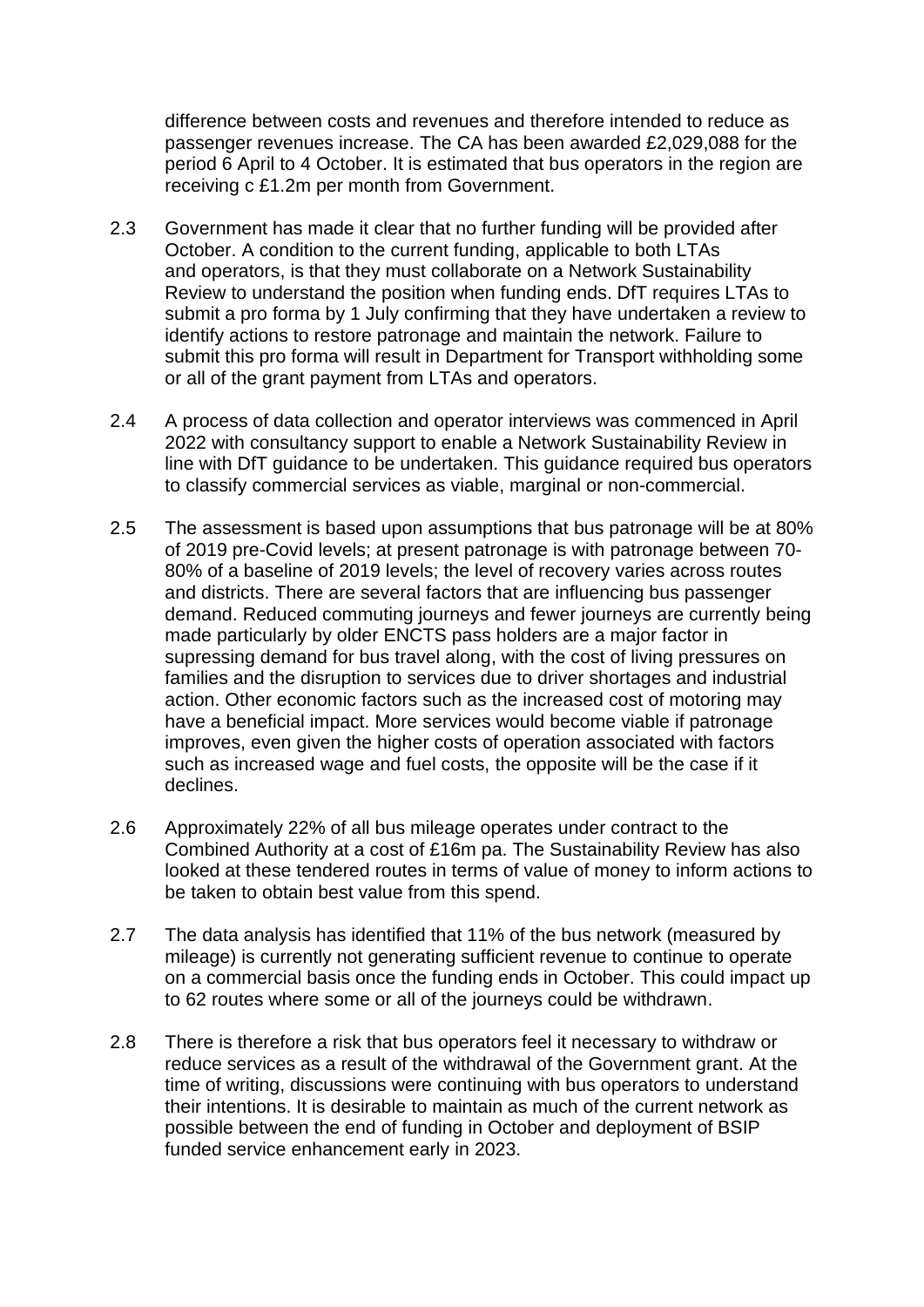2.9 The DfT require the joint submission by 1 July 2022 by LTAs and operators of a pro forma which confirms that the review has been undertaken and highlights the broad outcomes.

## BSIP Bus Network Development Plan

- 2.10 At its meeting in May, the Committee endorsed a process to develop a fiveyear Bus Network Development Plan to inform the deployment of funds under the Bus Service Improvement Plan.
- 2.11 The approach to this review will be as follows
	- **Financial Sustainability Of The Current Network** outputs of the DfT required review
	- **Gap analysis & priorities for connectivity-** this is a mapping exercise to identify the areas that are currently poorly served by bus at present and to establish priority areas for improvement
	- **Establish accessibility standards –** this will establish standards of connectivity for communities upon which to plan the future network. This will be informed by feedback from the Mayor's Big Bus Chat engagement process in July/ August 2022. These standards will revise the current criteria for bus service support which determines what service the CA funds
	- **Design the "to be" network** this will set out the most effective and efficient way of ensuring each community has access to a viable bus service
	- **Network Development Plan** this will set out a five year plan to establish. The first phase will be an implementation plan for deployment of the £28m funding allocated in BSIP
- 2.12 It is planned to bring an update report to the September Committee and a draft Network Development Plan including the implementation plan for deploying BSIP funds to the November meeting.

# **3. Tackling the Climate Emergency Implications**

3.1. A key aim of the bus network is to enable people to travel by sustainable modes in order to tackle the climate emergency.

## **4. Inclusive Growth Implications**

4.1 The Bus Network Development Plan will seek to protect services to communities, particularly those area of high deprivation, in order to support the region's inclusive growth ambitions.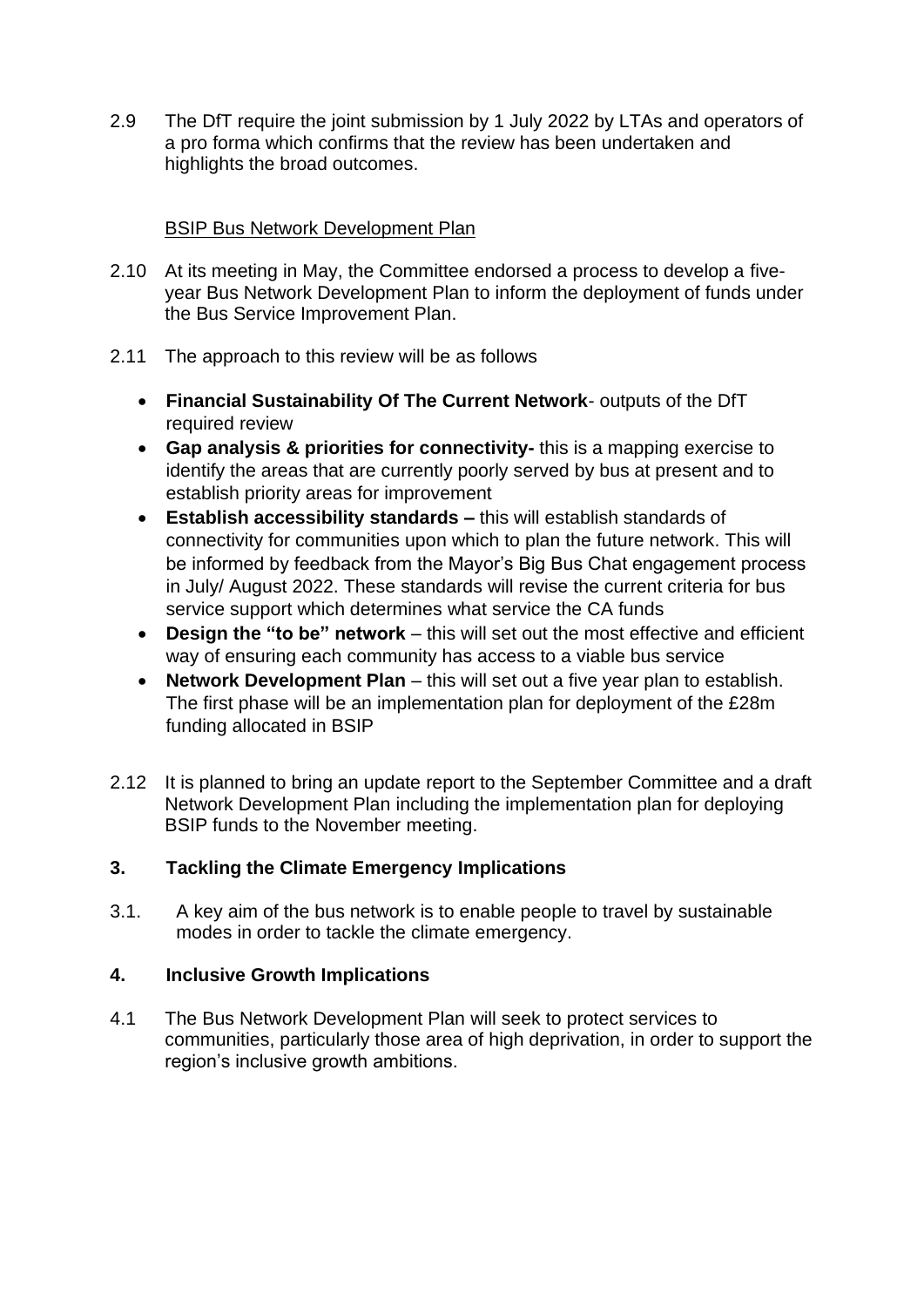# **5. Equality and Diversity Implications**

- 5.1 Supporting Equality and Diversity through ensuring the bus service is attractive, inclusive and accessible for all is a key aim of the West Yorkshire Bus Service Improvement Plan.
- 5.2 An Equality Impact Assessment will be undertaken for any actions by the Combined Authority arising from the Bus Network Sustainability Review.

## **6. Financial Implications**

- 6.1 The Combined Authority has been awarded £2,029,088 Local Transport Grant from Government in 2022/23 to sustain its cost in supporting the bus network between April and October. This is in addition to the budget set by Combined Authority for this purpose. Expenditure has however increased in the early months of the financial year due to the effects of inflation on the cost of bus operation.
- 6.2 In the second half of the financial year, the Combined Authority will revert to paying for concessionary fares based on actual passenger journeys. This will reduce payments to operators from October and has been taken into consideration in the analysis.
- 6.3 The full position regard expenditure on bus services and concessionary fares will be presented to the Finance, Resources and Corporate Committee on 12 July.

## **7. Legal Implications**

7.1 There are no legal implications directly arising from this report.

## **8. Staffing Implications**

8.1 There are no staffing implications directly arising from this report.

## **9. External Consultees**

9.1 The Bus Network Sustainability Review has been undertaken with detailed input and engagement of bus operators.

## **10. Recommendations**

- 10.1 That Transport Committee notes the current position with the Bus Network Sustainability Review and endorses the submission of an update to the Department for Transport on the Bus Network Sustainability Review.
- 10.2 That Transport Committee endorses the approach to develop a Bus Network Development Plan.